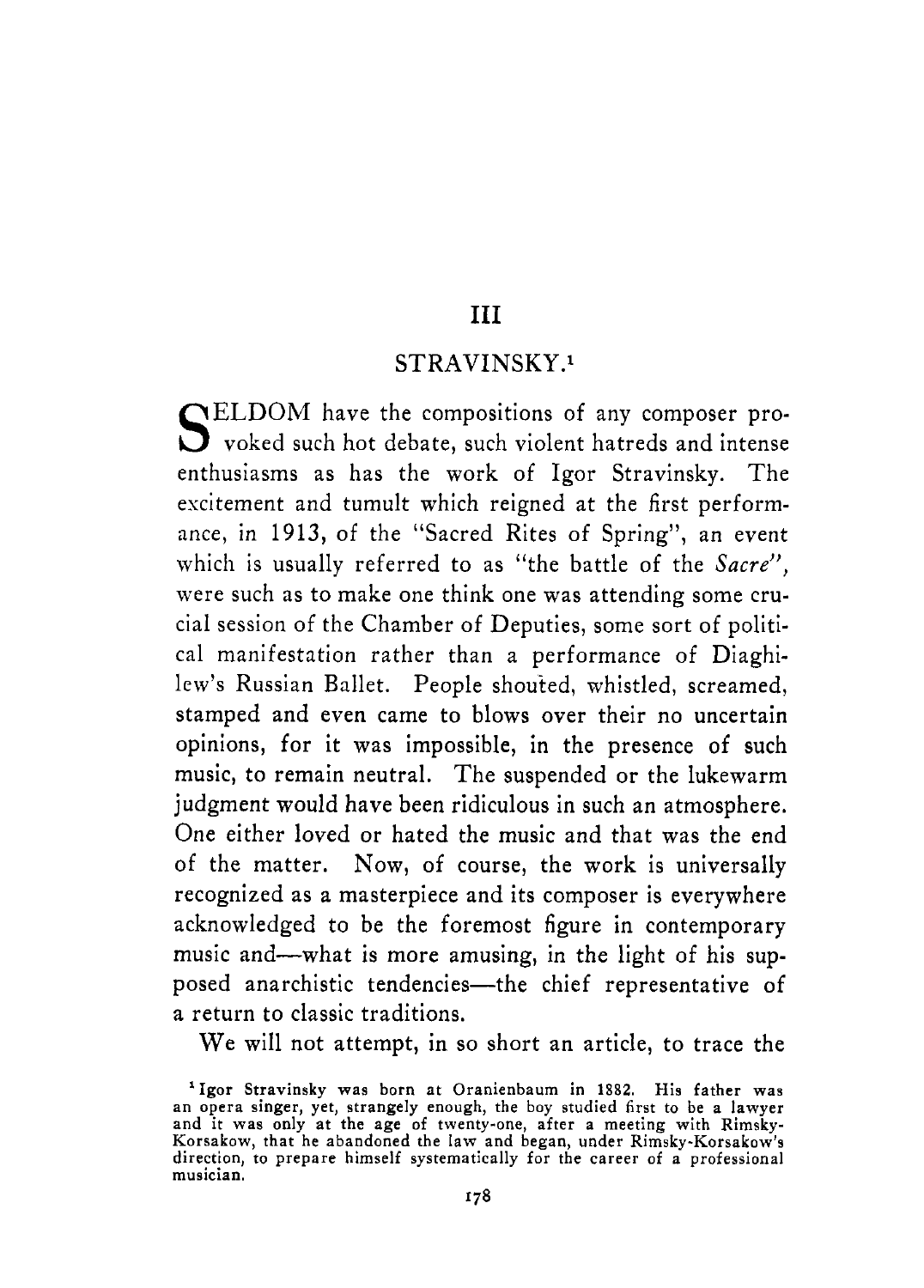extraordinary evolution of Stravinsky's style, for to do so would entail individual discussion of a large part of his **works,** many of which are so distinctive, so different from the ones which precede or follow them,<sup>1</sup> that it is peculiarly difficult, and in some cases impossible, to find any logical and illuminating method of arranging them into groups or "periods". The limits of our lecture forbid our discussing the works, in large measure, singly and in detail. Hence we shall simply endeavor to sketch in the general outlines of Stravinsky's art, its underlying tendencies and to give the more important of the influences under which it has evolved.

The chief obstacle which blocks the way to most people's appreciation of Stravinsky's music is its dissonance, for all the works after "Petrouchka" *me* dissonant, some of them, extremely so. And what makes the obstacle especially difficult to overcome is the fact that Stravinsky's dissonance is far more contrapuntal than it is harmonic, that is, it results from the clash of melodic lines rather than the structure of chords. Ever since the days of Haydn and Mozart, our ears have been trained to hear practically in but one direction, that is, vertically and, in consequence, we have more or less lost the art of listening to contrapuntal music, of following lines rather than chords. Even Bach we hear, in large measure, harmonically and are tempted to pay more attention to the vertical concordance, than we do to the contours, of his melodies. Yet, these perpendicular concordances do not, for the most part, have the value of chords, but are rather accidental aggregations of notes --to call them harmonies would be inaccurate-which have resulted from the conduct of the multiple and independent lines. On the other hand, however, it is true that such

<sup>&#</sup>x27; **For instance, such radically different works as "The** Firebird", "Pet-**rouchka" and "The Sacred Rites** of **Spring" followed each other** in **quick succession. They date respectively from 1909-10, 1910-11, and 1911-13.**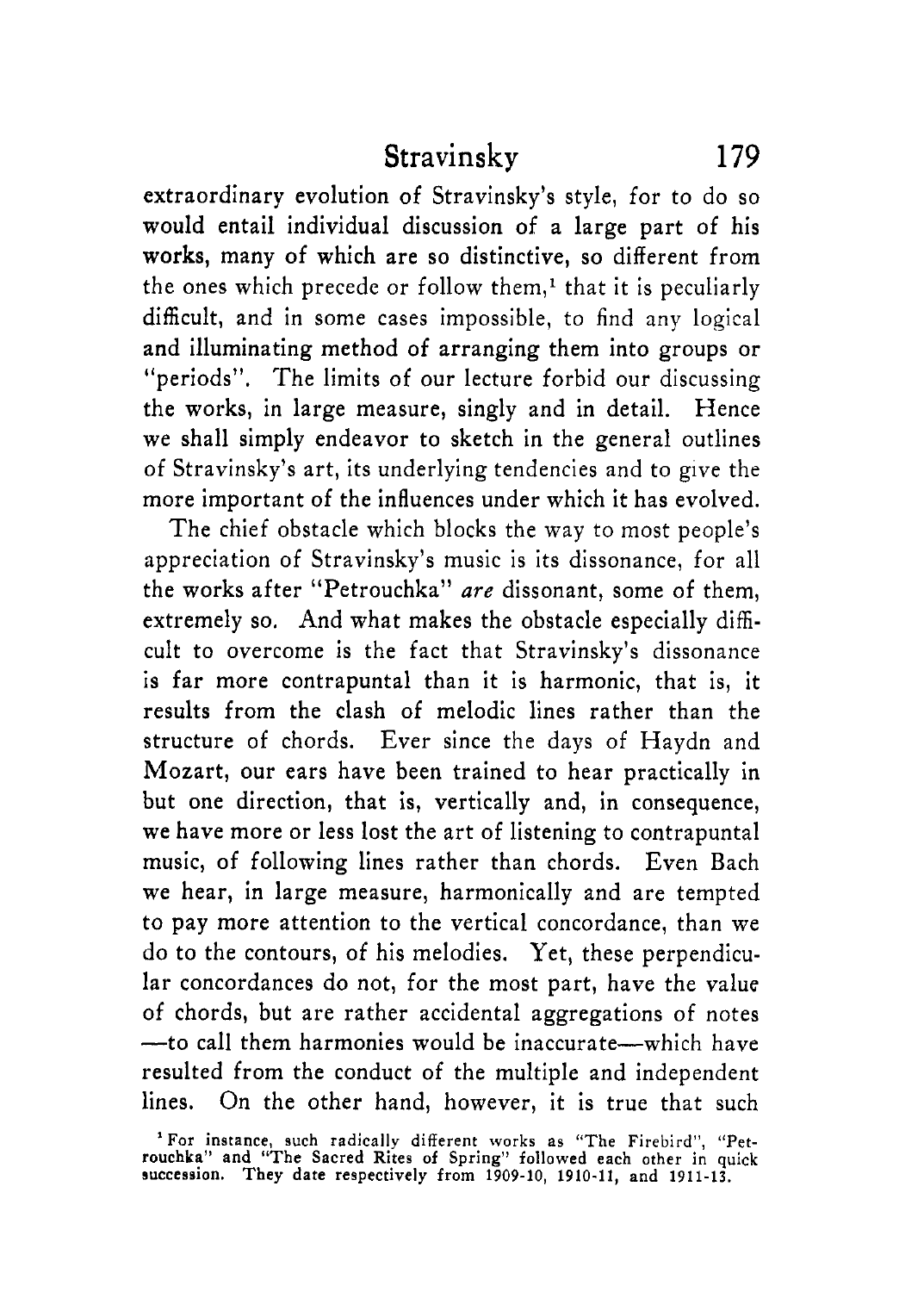concordances constitute a sort of harmonic skeleton. But it is only a skeleton and its presence should be felt rather than perceived and surely not consciously and continually observed by the listener.

In Stravinsky's music, we are not only confronted by

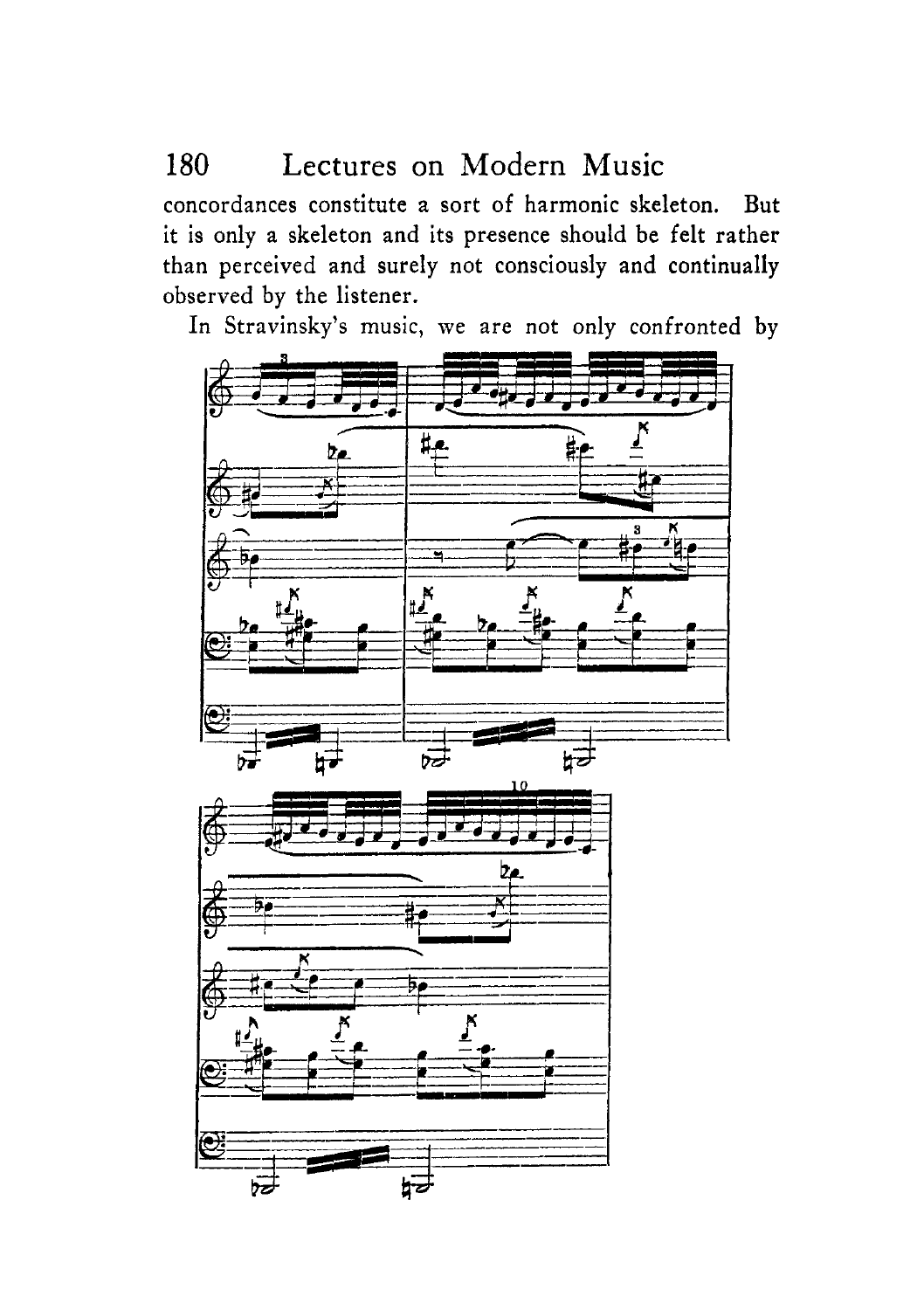counterpoint, but by counterpoint whose vertical concordances are new and which, being new, naturally draw our attention so forcibly to them that we lose sight of the lines which produced them and which ought to be our chief concern. One has but to glance at the measures from "The Sacred Rites of Spring", on the preceding page, to realize at once that they are essentially linear in character. In this respect, they are quite typical, for most **of**  Stravinsky's music is pre-eminently melodic and it is interesting to note how his polyphony has passed from the relative simplicity of contrapuntal device which characterizes "Petrouchka" (1910-11),



to the more complicated polyphony in "Sacre" (191 1-13) and "The Wedding" (1917),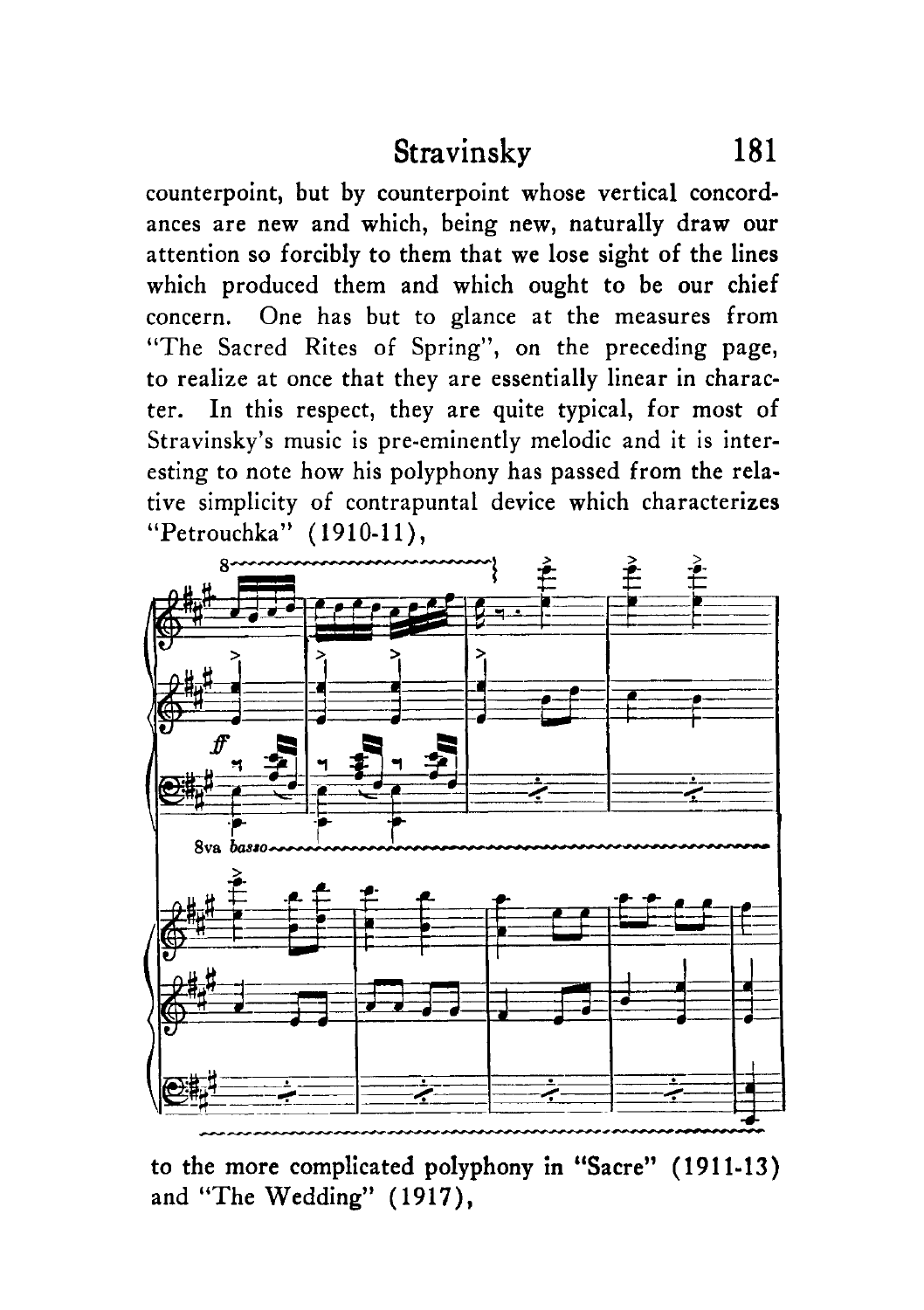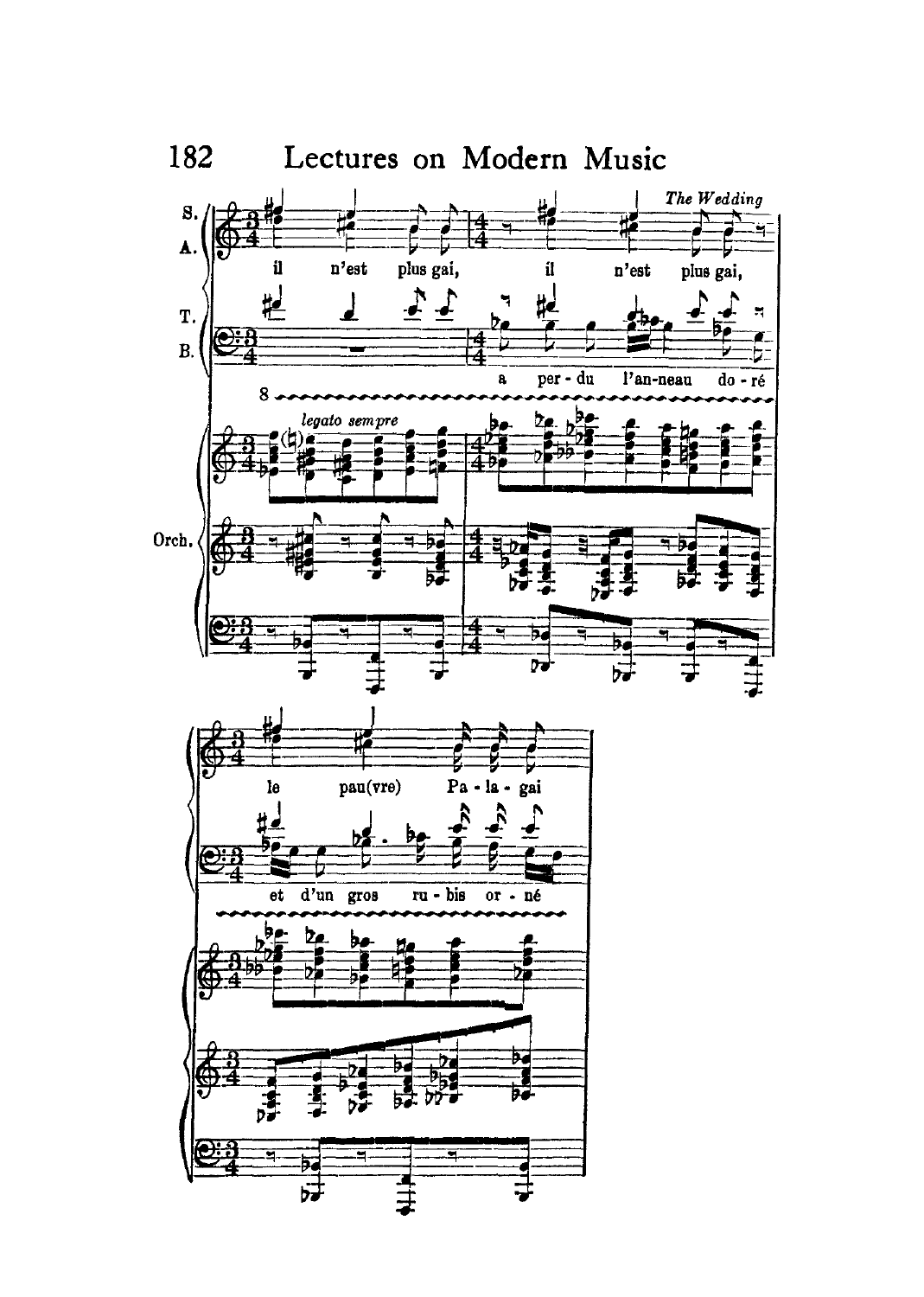only to return to the extraordinary concentration and economy of the "Piano Sonata" ( 1924) **.l** 



To appreciate such music, it **is** obvious that we must establish new habits of hearing, re-acquire a new sense **of**  the old linear values which were the pride of the Renaissance and the glory of Bach.

But there is a greater difficulty in Stravinsky's music, namely, the element of rhythm, and here the trained musician and the layman are equally embarrassed. For several centuries now, we have lived under the tyranny of the barline, of a "strong" beat which reoccurs at *regutar* intervals with insistent monotony. Consequently, we find ourselves helpless when we are forced, as we are so often in Stravinsky's music, to admit another type of rhythm, a rhythm in which the metre is constantly changing and where we are obliged to feel accents at intervals that are no longer regular. Stravinsky's music suggests the old Greek system of rhythm which (instead of taking, as we do, a

**<sup>&#</sup>x27;Notice, in the last example, the use of the old contrapuntal device known as "augmentation".**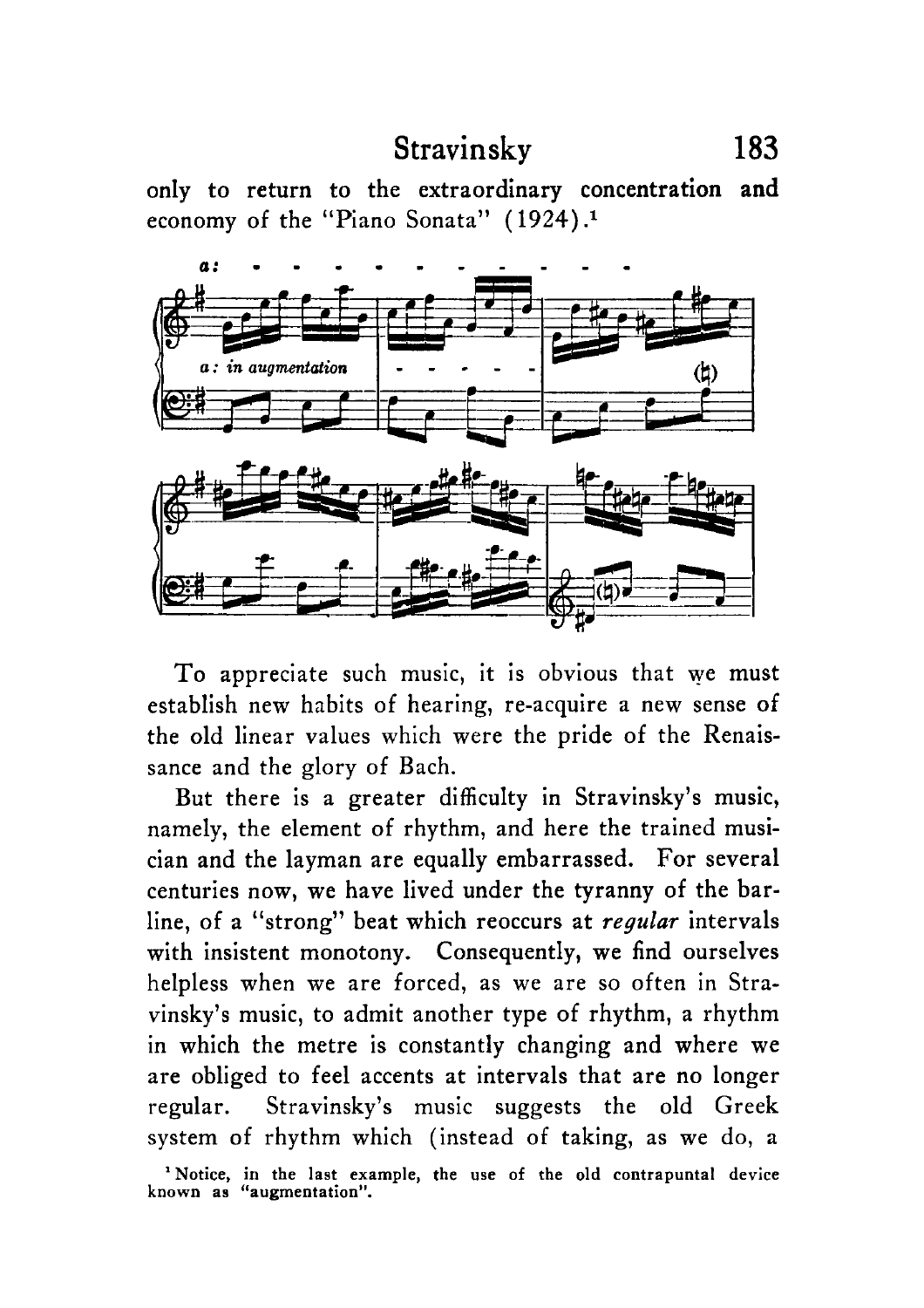maximum unity, like the whole-note, and cutting it up into various small divisions, e.g. halves, quarters, eighths, etc. ) took a minimum unity and multiplied it by any even or odd number, **3,4,** *5,* 6, 7 etc. This is precisely what Stravinsky does, for instance, in the last tableau of "The Sacred Rites of Spring":



Nor is the example an isolated one; we find the same procedure in a great many of his themes, from which I cite, at random, the following:<sup>1</sup>

**'It is illuminating to compare the metre of these themes with the metre of the first few lines of a speech in Euripides' Hippolytus:** 

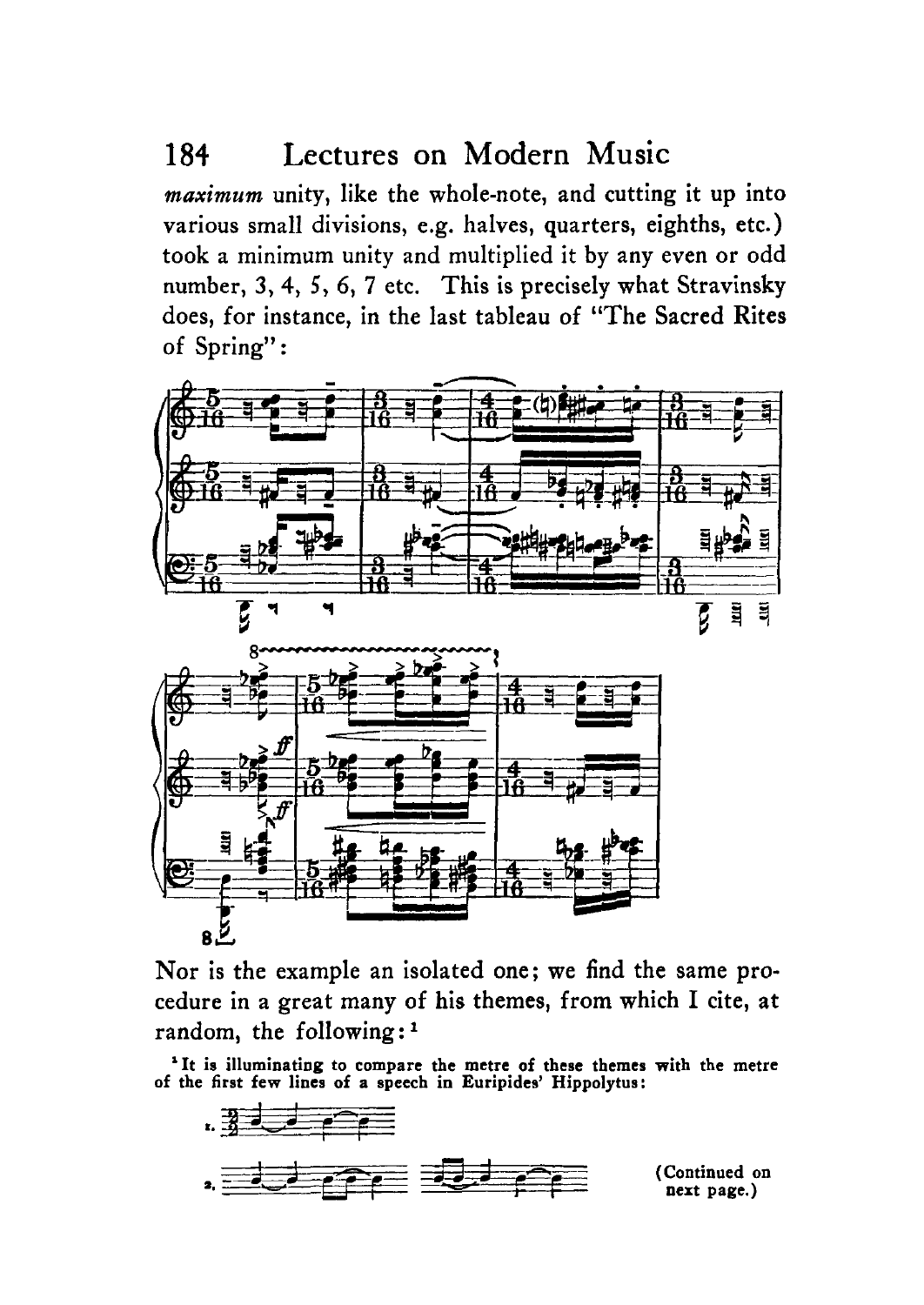









**The difficulty is doubled when, as in this passage from "The Story** of **the Soldier", Stravinsky superposes rhythms** 



**In both cases the principles of rhythmical structure are obviously the same. For a detailed study of the musical aspect of Greek metres, see Maurice Emmanuel's book:** *HiJfoirc de fa* **Langue** *Musicale,* **Paris, 1911.**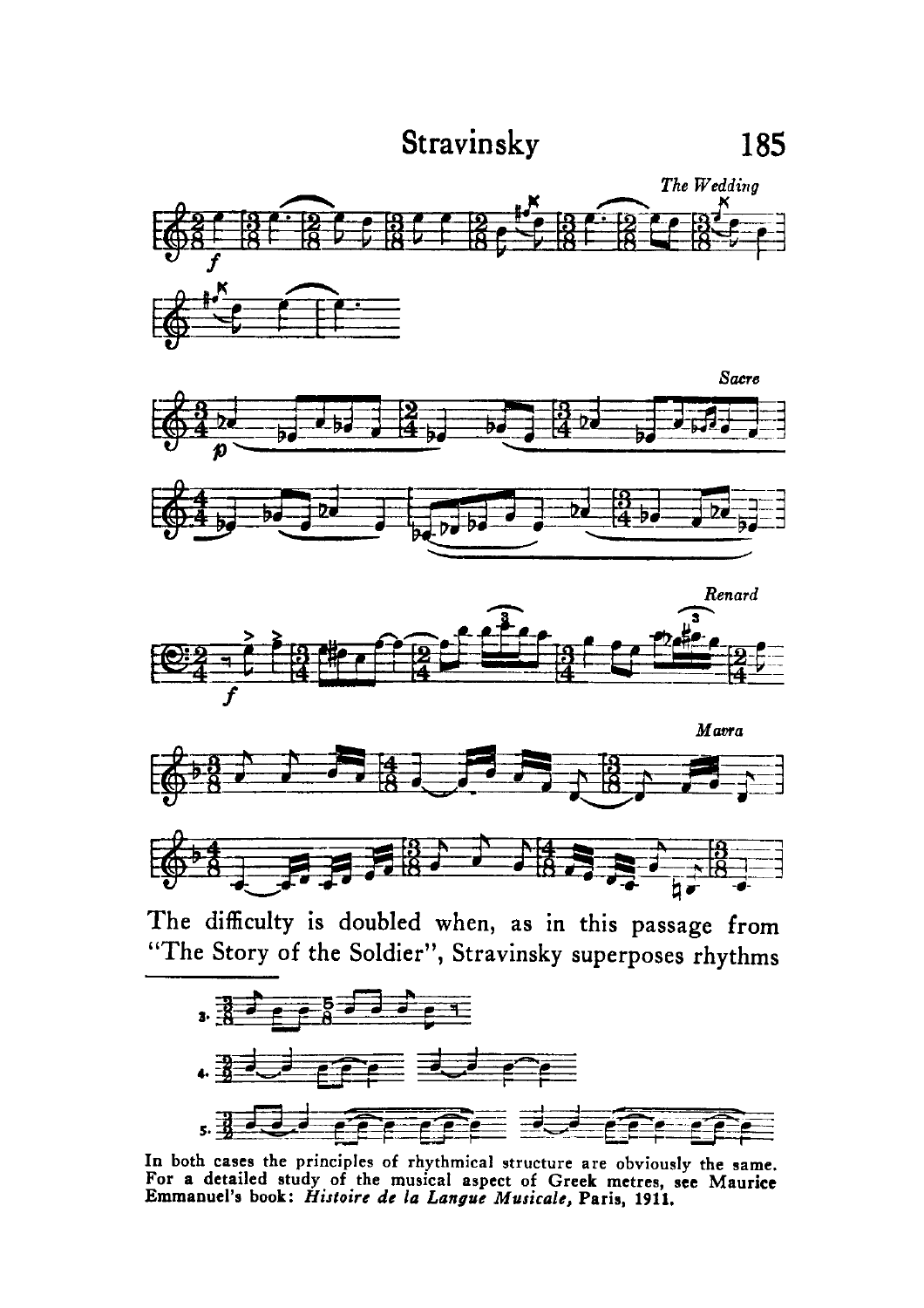in much the same **way** as the contrapuntist superposes themes:



One has only to try to play these measures to realize how ill-equipped we are to cope with the rhythmical problems<sup>1</sup> of Stravinsky's music. Yet we shall never fully understand it until we have mastered them, until we have acquired the physical sensation of his rhythms and made them our own.

Stravinsky's music is fundamentally tonal, that is, it gravitates around a "home" key which is usually affirmed, in no uncertain manner, by a perfect cadence. Occasionally, it is true, there are equivocal measures like these:



<sup>1</sup> Or even, for that matter, with those presented by the music of Bach. **How many pianists, for instance, can play a Bach fugue with perfect clarity, that is, in a manner which makes quite clear the rhythmic, no less than the melodic, independence of the parts.**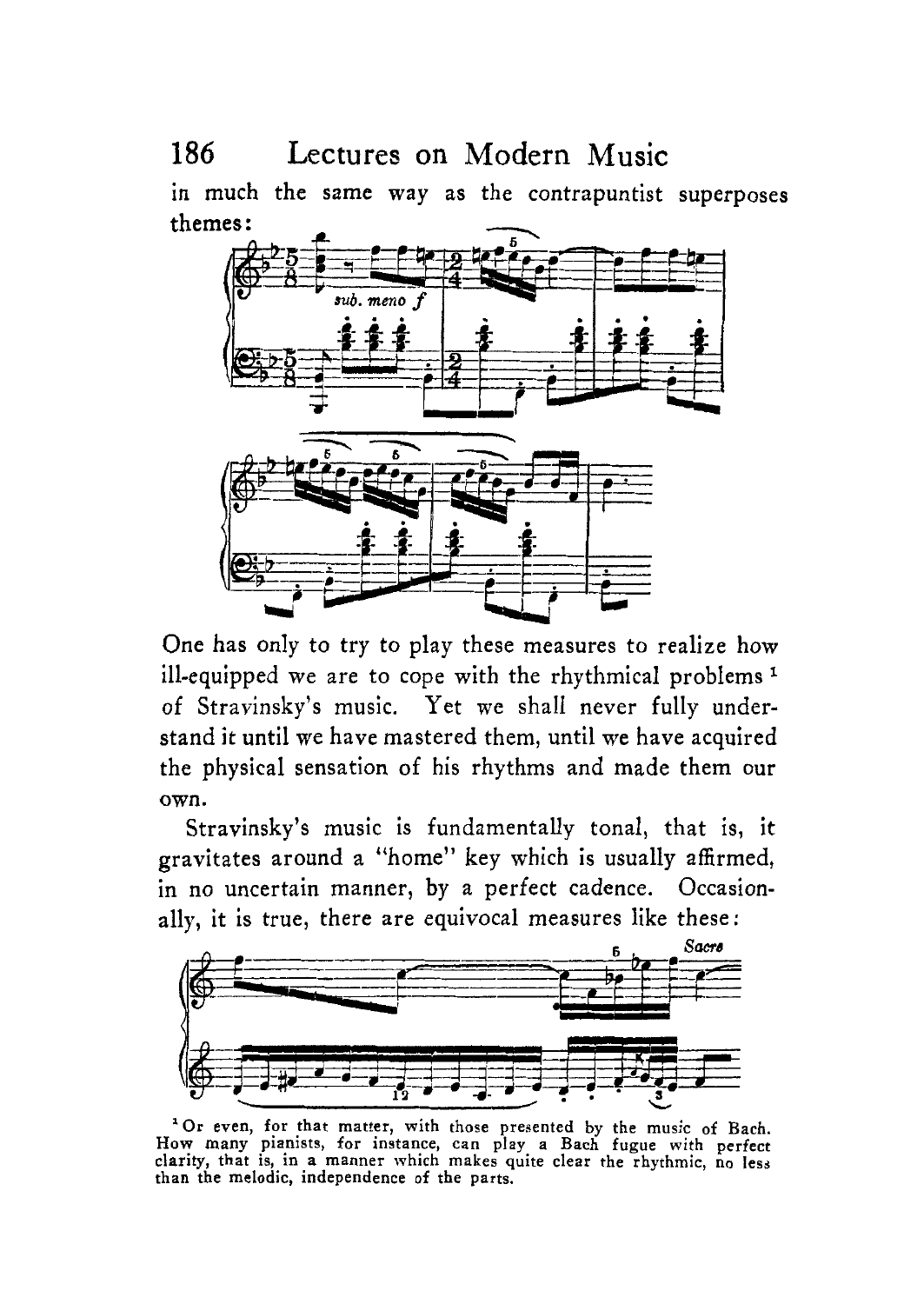

which, at a first glance, would seem to be polytonal. Yet in spite of such passages, I do not think that in Stravinsky's case one can properly speak of polytonality. **As** Boris de Schloezer has said:<sup>1</sup> "There is genuine polytonality where, **as** in the *Symphonic \$tudes* of Milhaud or in his *Sixth Quartet,* there is complete independence of the tonal planes, independence to such a degree that each voice of a bi-tonal discourse, for example, pursues and finds its own resolution and has its own cadence. This is not the case with Stravinsky, either in the *Sacre* or in the works which follow it. In Stravinsky's music there is always a strongly affirmed fundamental tonality to which melodic lines and harmonic complexes belonging to a different key temporarily join themselves. But the foreign key is either, in the end, abandoned, or else it melts, in modulating, into the fundamental tonality. . . . Beneath the complexities of a harmonic tissue where two or three different keys are woven together, one always distinguishes the plane of the principal tonality, which finally absorbs the others and affirms itself by a cadence which destroys all doubt".

The sort of harmonic perspective which M. de Schloezer describes, is to be found, for instance, in the Prelude to the second part of "The Sacred Rites of Spring". Here, the

**<sup>&#</sup>x27;In an admirable article on Stravinsky in the 1923, December number of the** *Revue Musicale.* **This article and the marvellous essay which Ernest Ansermet wrote on Stravinsky's music and which likewise appeared in the**  *Rewue Musicale* **must inevitably serve as the starting point for any study of Stravinsky's work.**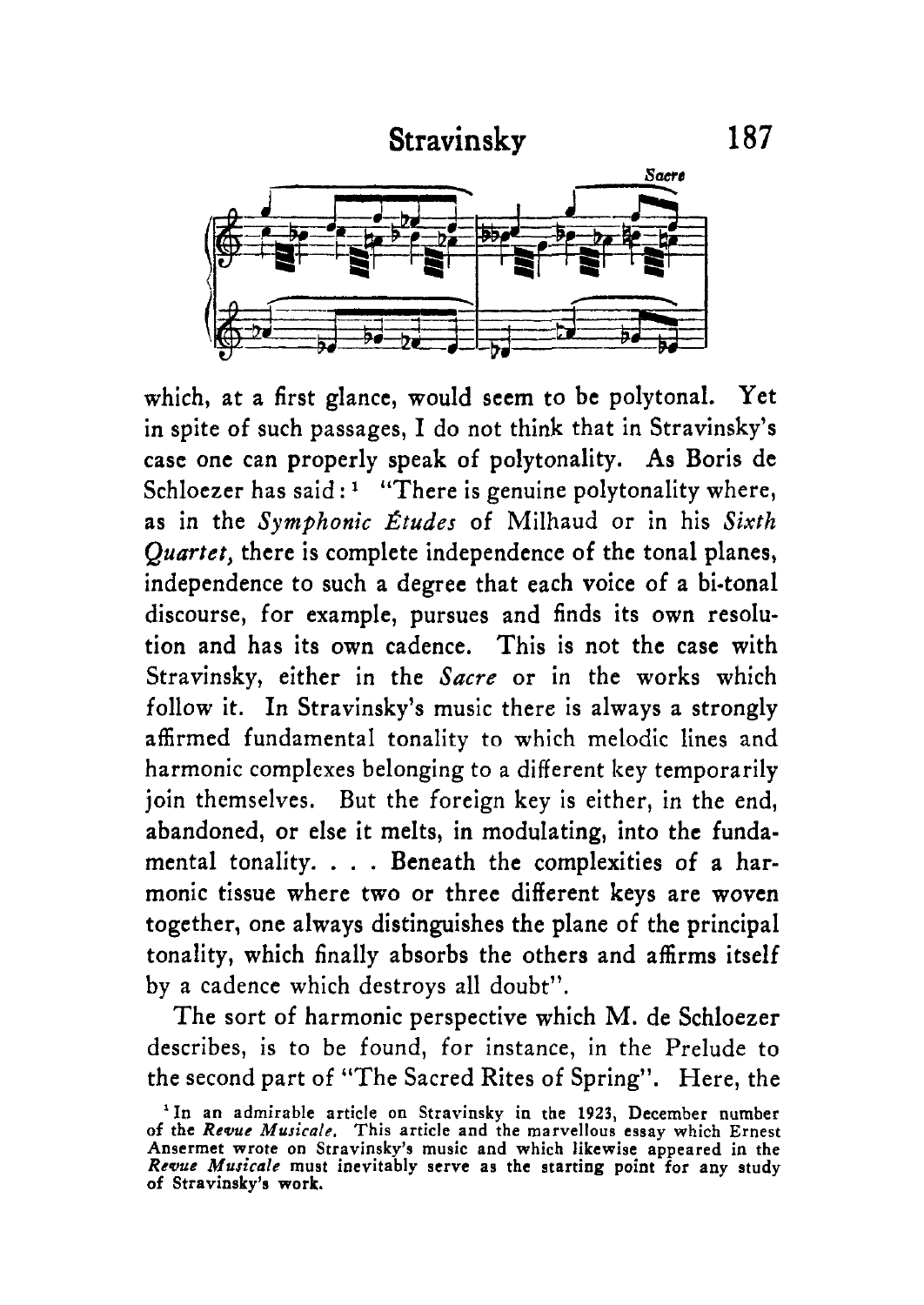fundamental key, D minor, is always in the foreground, the foreign tonalities being rigorously confined to secondary planes. Similarly, the frenzied "Dance of the Earth", which concludes the first section of *Sacre* and which likewise contains melodic lines that, like the following, of the Earth",<br>
and which likewise<br>  $\lim_{n \to \infty}$ 



suggest other keys, is, nevertheless, from the harmonic standpoint, nothing but a gigantic cadence in C major. It would be useless to multiply examples further. If any additional evidence were necessary to establish the underlying tonal basis of Stravinsky's music, it could be found abundantly in the later works, each succeeding one of which indicates an increasingly marked evolution toward an art of single and sharply defined tonalities.

Like any powerful personality, Stravinsky has absorbed and assimilated the most diverse and conflicting influences. In the early works, we find traces of "The Five"; of Glazounow. (In the Symphony in Eb, 1905-07), Scriabine and Wagner *(&tudes,* Op. 7, 1908; and *The Firebird),*  Rimsky-Korsakow *(Fireworks,* <sup>1908</sup>; and *The Firebird)* , Debussy, *(The Faun and the Shepherdess,* 1907, *The Firebird,* and in certain impressionistic, overlapping harmonies in *Petrouchka)* , and Schoenberg ( *Three Japanese Lyrics,*  1912).

In the compositions written between 1910 and 1917 there is a prolonged and fruitful influence of the Russian folk song, noticeable in the plagal character of the melodies---that is, their insistance on the interval of the fourth -in the diatonic structure and the rhythmical freedom of the themes and in their frequent modal qualities. Often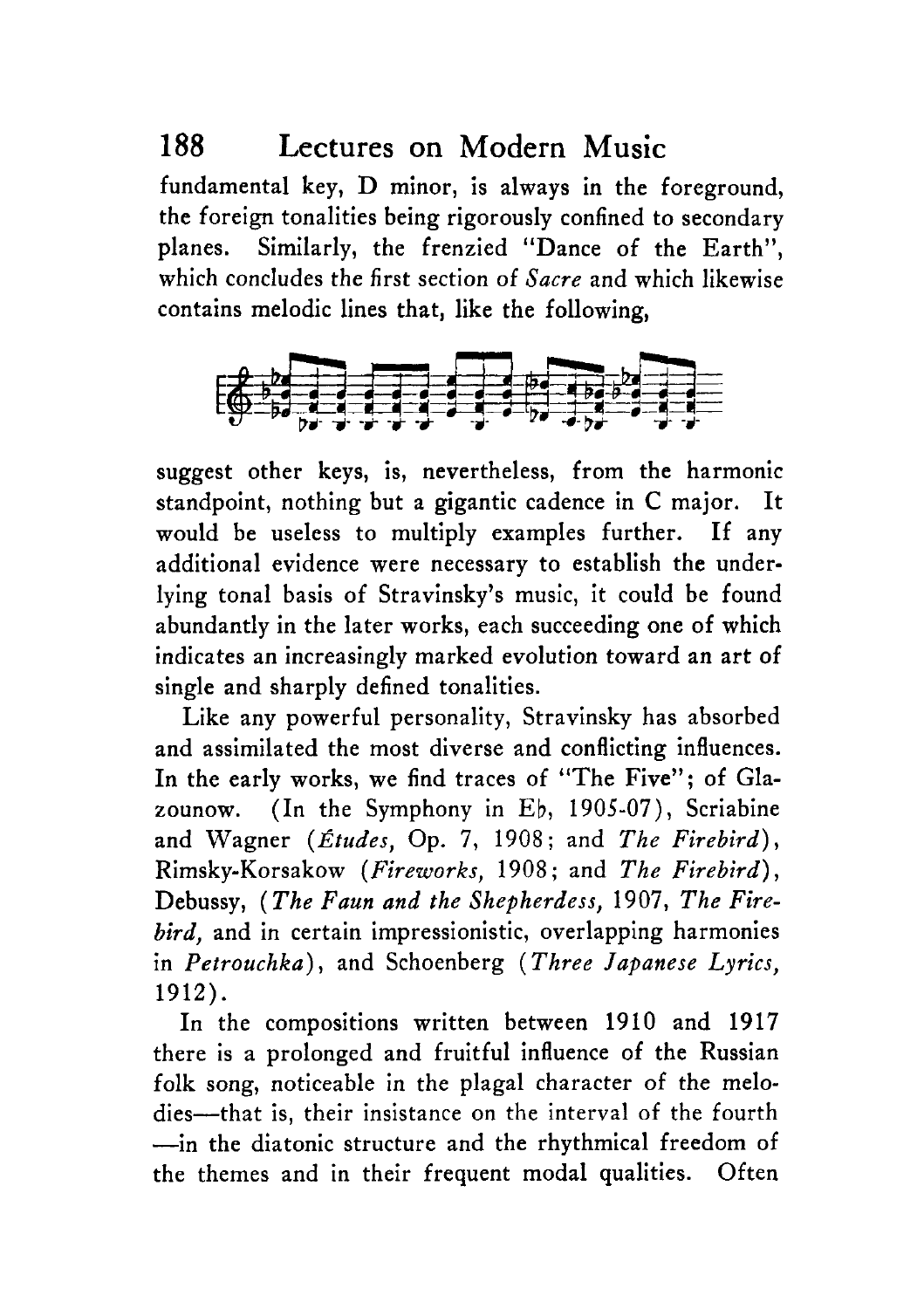Stravinsky takes his themes bodily from the folk-lore of his country. For example, the following melodies from "The Sacred Rites of Spring",



are all, according to M. de Schloezer (who is Russian himself and a well qualified authority in the matter) of folk origin.

On the other hand, "the themes of *Pctrouchka",* says M. de Schloezer, "are not, for the most part, of village or peasant origin; nor are they fundamentally Russian. They represent rather the music of the town, of the city folk, who have already assimilated a good bit of western musical culture, if only in the form of waltzes such as the one by Lahner which occurs in the first tableau of *Petrouchku.*  The result is a strange but homogeneous and organic compound of polkas and German waltzes, churned out by a hurdy-gurdy; of gypsy romances, sung by nomad artists, and of Russian dance rhythms. To-day, in the provinces, even after the Revolution, we can distinguish the echoes of this musical life which, ten years after *Petrouchku,* has once more inspired Stravinsky in *Mavra* **(1922).** The themes of *Petrouchka,* then, are not, properly speaking, Stravinsky's own. . . . The dances of the drunkards, of the coachmen, of the merchant and the two gypsies-we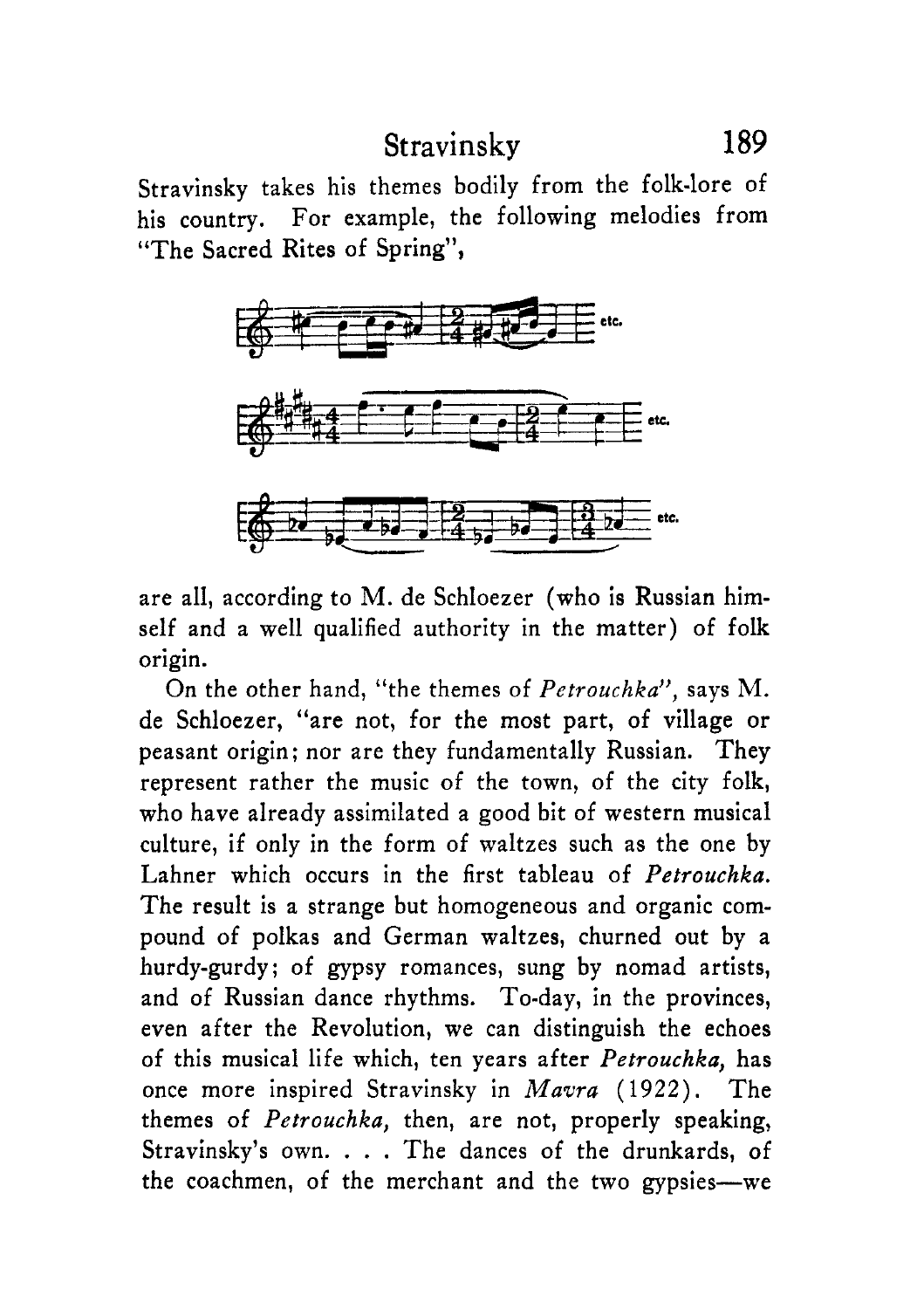Russians have known all that since childhood. It is material which belongs to everyone: but Stravinsky, in amalgamating and organizing these diverse elements, has made them his own and given them new value and significance".

In *The Wedding* it is difficult, I confess, to trace the precise limits between the melodies which Stravinsky has created himself and those which he has borrowed from the genius of the folk. In the second tableau, the refrain on a liturgical text that the friends of the groom sing, is in reality a soldier song which in the original has no religious character whatsoever. This phrase of the groom's



is sung in Russia at the mass for the dead. For Stravinsky, it sufficed to make a few almost imperceptible changes to modify its funereal character without destroying the grave, religious quality of the melody.

The importance of the part which his native folk-songs play in his works is only one of the many distinctly Russian aspects of Stravinsky's music. Equally Russian is the Asiatic splendor and color, the unparalleled luxuriance of its orchestration, an art, the elements of which Stravinsky learned from Rimsky-Korsakow and **in** which he is unexcelled by anyone. Intensely Russian, also, is the sombre nostalgia, the sullen immobility and that inscrutable sense of fatalism which we find in compositions like "The Firebird", "The Sacred Rites of Spring", "The Wedding" and in the paradoxical tragi-gaiety of "Petrouchka". It would be difficult to imagine a work more genial, more irresistibly gay than "Petrouchka" and, at the same time, more profoundly tragic. I cannot listen to the music without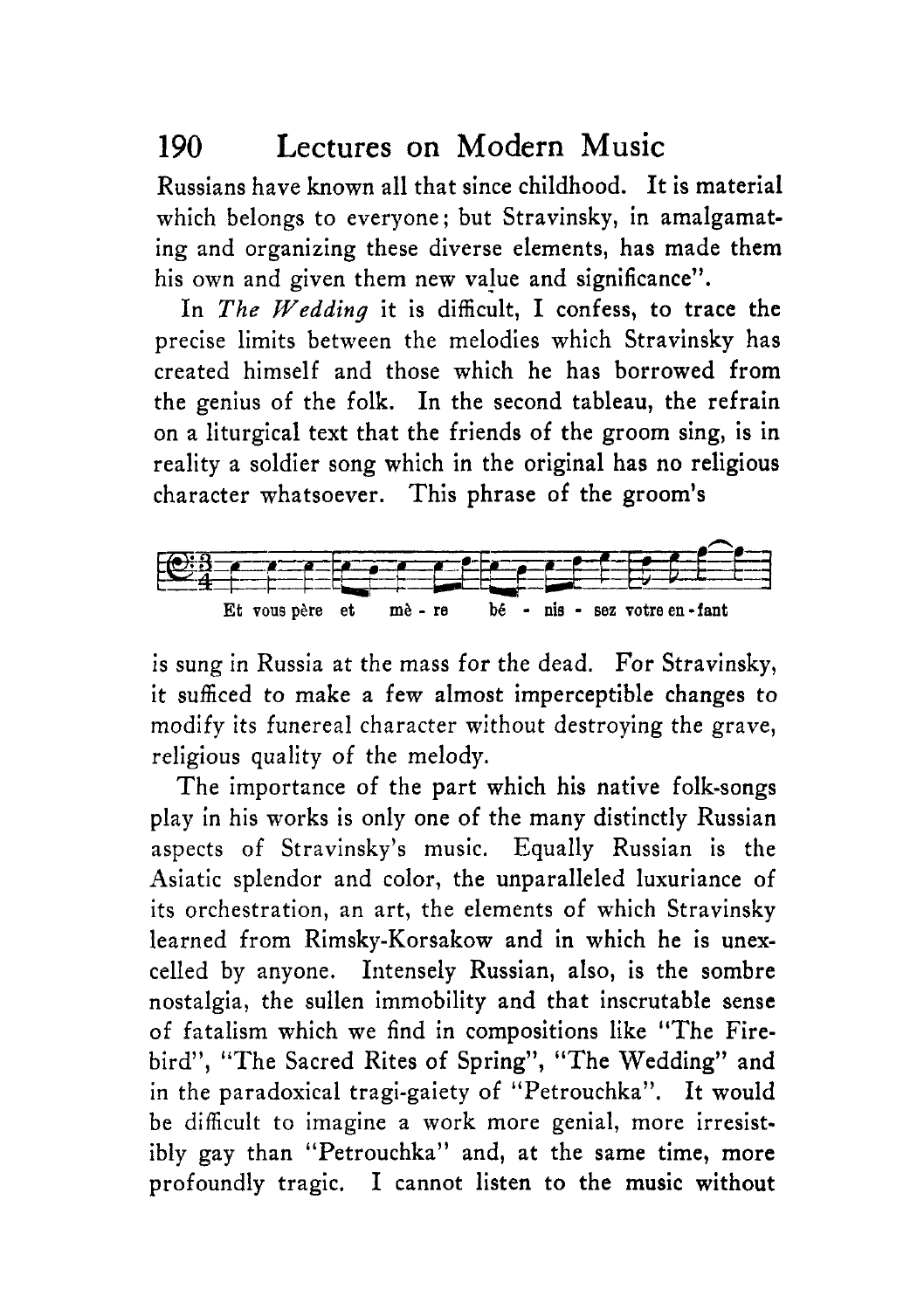recalling my first impressions of Russia when I visited that country shortly before the war. On reaching the frontier, we found the little station crowded with peasants, some of them alert and expectant, their eyes wide open, sparkling and full of vivacity, in short, happy, gay; others sad, but so sad that they gave you the feeling that human sorrow is, after all, an infinite thing. And in every face one could read the incomprehension of these simple folk, their helpless acceptance of life. Instinctively one realized that their happiness, like their sorrow, was unmotivated. They were simply gay or sad-nothing more. For the rest, well, "nitchevo" as the Russians say, "That has no importance". It was an unforgettable impression.

In the later works "Mavra" (1918), "Pulcinella" (1919) "Ragtime", the "Octet for Wind Instruments'' (1923), the "Concerto" (1924), and the "Sonata" (1924) for piano, the Russian folk-song has given way to other influences. In "Pulcinella", for instance, Stravinsky has taken melodies by Pergolese, harmonized them in a distinctly modern style and made them over into something quite new and original. The work is a *pastiche,* if you wish, but a *pastiche* of genius. The "Octet" turns, for inspiration, to the airs of Rossini; "Mavra", an *opera-buffa*, glorifies what de Schloezer wittily calls the "Italo-Tzigano-Russian" romance. And in "Ragtime", of course, it is your American jazz rhythms that form the basis of the music.

Syncopation has always fascinated Stravinsky. There are marked traces of it in "Petrouchka", in "The Sacred Rites of Spring", and it is employed extensively in "The Wedding". But perhaps the most interesting examples of jazz rhythms are to be found not in any of these works,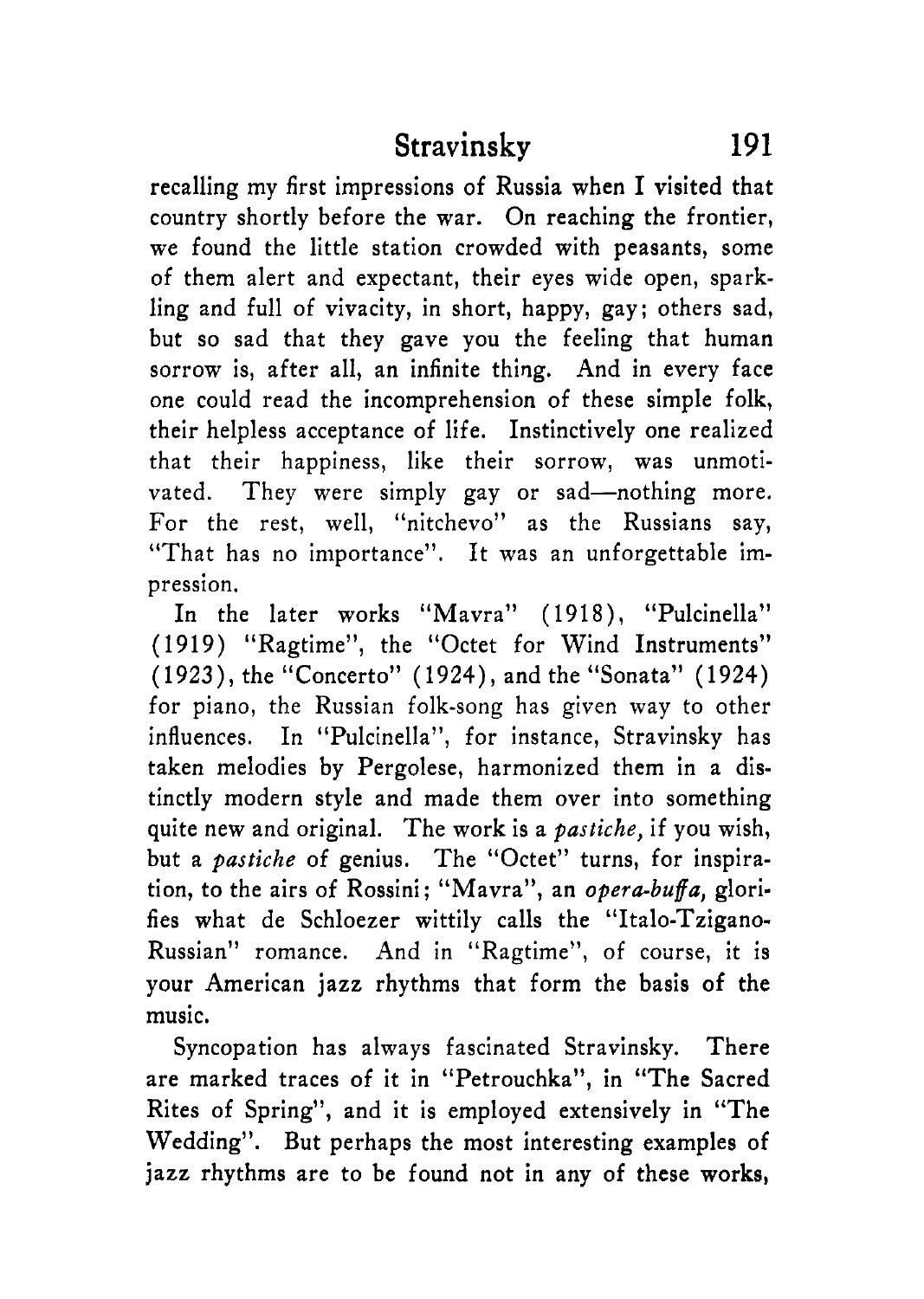nor in "Ragtime", but in the "Piano-Concerto", for here they have been woven into a style of counterpoint which, in spite of its dissonance and modernity, suggests unmistakably and at once, the polyphony of Bach. Strange as it may seem, the fusion results in not the slightest incongruity. It is as effective as it was unexpected.

In the "Piano-Sonata", his last published work, the influence of Bach is at once subtler and deeper than ever before. The work, like the Preludes and Fugues of the great Cantor, is conceived in blocks and is distinctly architectonic in character. It has no "expressive" intentions, in the romantic sense of the word. The nuances are very simple, the dynamics consisting, even in the slow movement, only of simple oppositions of *fortes* and *pianos* and an occasional *pianissimo.* On the other hand, differences in touch or attack are sharply contrasted. The left hand, for instance, plays *staccato,* and the right, *legato,* or *vice versa.* The first and last movements, at least half of which utilizes but two voices, one in each hand, may be considered *as* representing a development and modernization of the two-part, contrapuntal style of writing that we associate with Bach's "French and English Suites". The extraordinary life and interest of the work reside, as they do in Bach's music, in the style itself, in the vitality of lines which are perpetually in movement, are forever unfolding and renewing themselves. In the long history of music, one encounters a great many works of the "mosaic" type, that is, works which proceed by the juxtaposition and variation of short phrases, but extremely rare are compositions where the lines develop from within, grow out of themselves, as they do here, naturally, easily and with inexhaustible fecundity.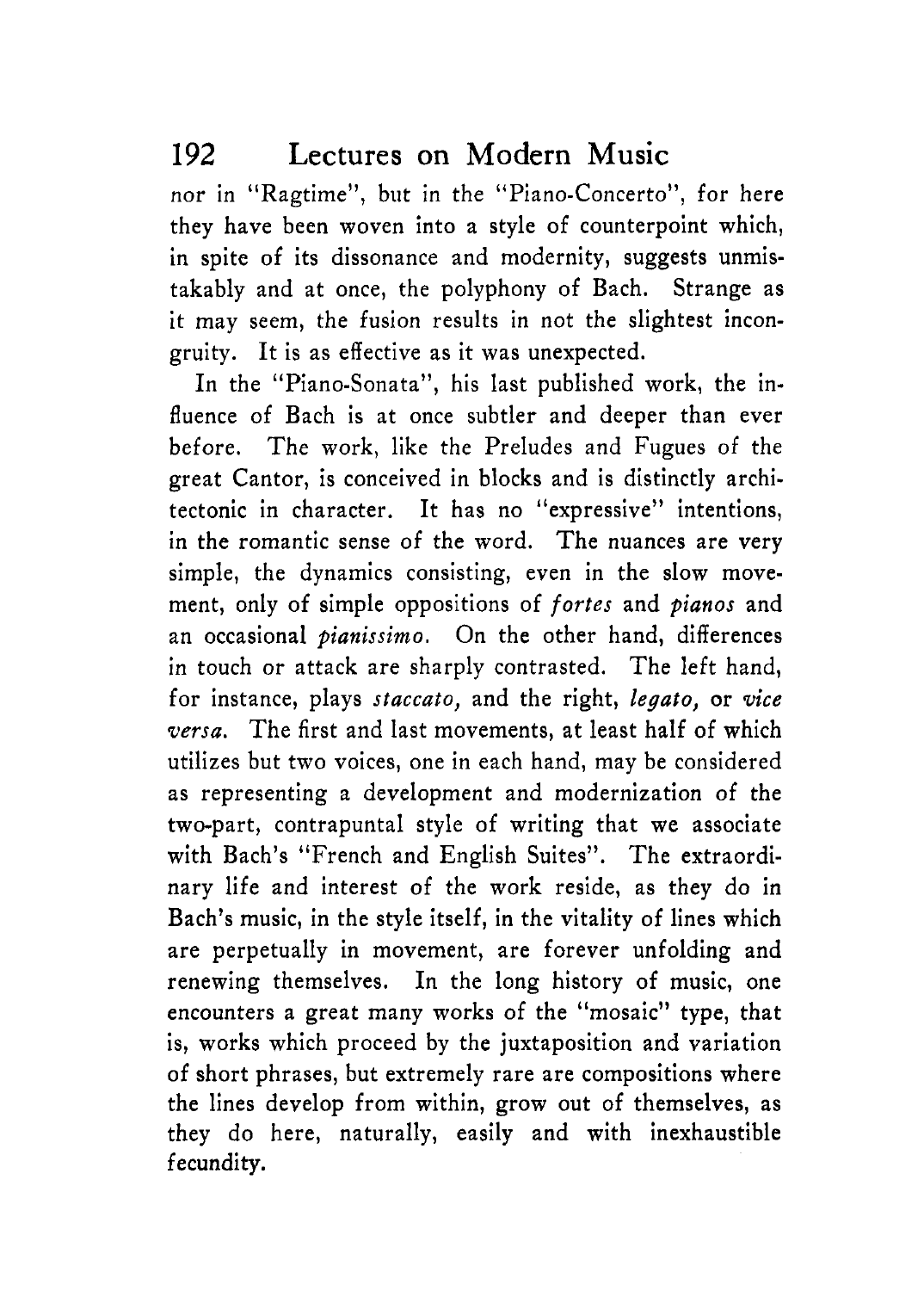Stravinsky is a master craftsman. Each one of his works brings us, in addition to those intense joys which only the supreme works of art can give, the solution of some technical problem, of some difficulty of his "trade" which, in writing his music, he has incidentally mastered. Sometimes he sets the task for himself quite consciously and then we get tiny marvels of craftsmanship like the "Five" and the "Three Easy Pieces for Piano-Four Hands" which are marked respectively "right hand" and "left hand easy". More often, however, I imagine the task is an incidental one, which is accomplished as a matter of course, simply because the realization of his ideas demands that he accomplish it. However that may be, two things are certain: first, that Stravinsky's music has solved many and extraordinarily diverse problems; and secondly, that the man has shown marvellous versatility in adapting his personality to so great a variety of subjects.

From the historical point of view, Stravinsky's music represents a sharp reaction against the subtle and vaporous sonorities of Debussy's impressionism and a powerful impetus in the direction of a return to classic traditions. Ever since the beginning of the nineteenth century, music has been more or less autobiographical, has dealt with the feelings or impressions of the individual. Its beauty and power have lain in its expressive qualities, in the intensity and fidelity with which it has reflected the emotional life of the composer, rather than in any objective values of form or structure.

In Stravinsky's music, however, the individual or personal note is relatively absent. Consciously or unconsciously he has sought and found again the secret of classic art, of an art whose movement and life are in the music itself,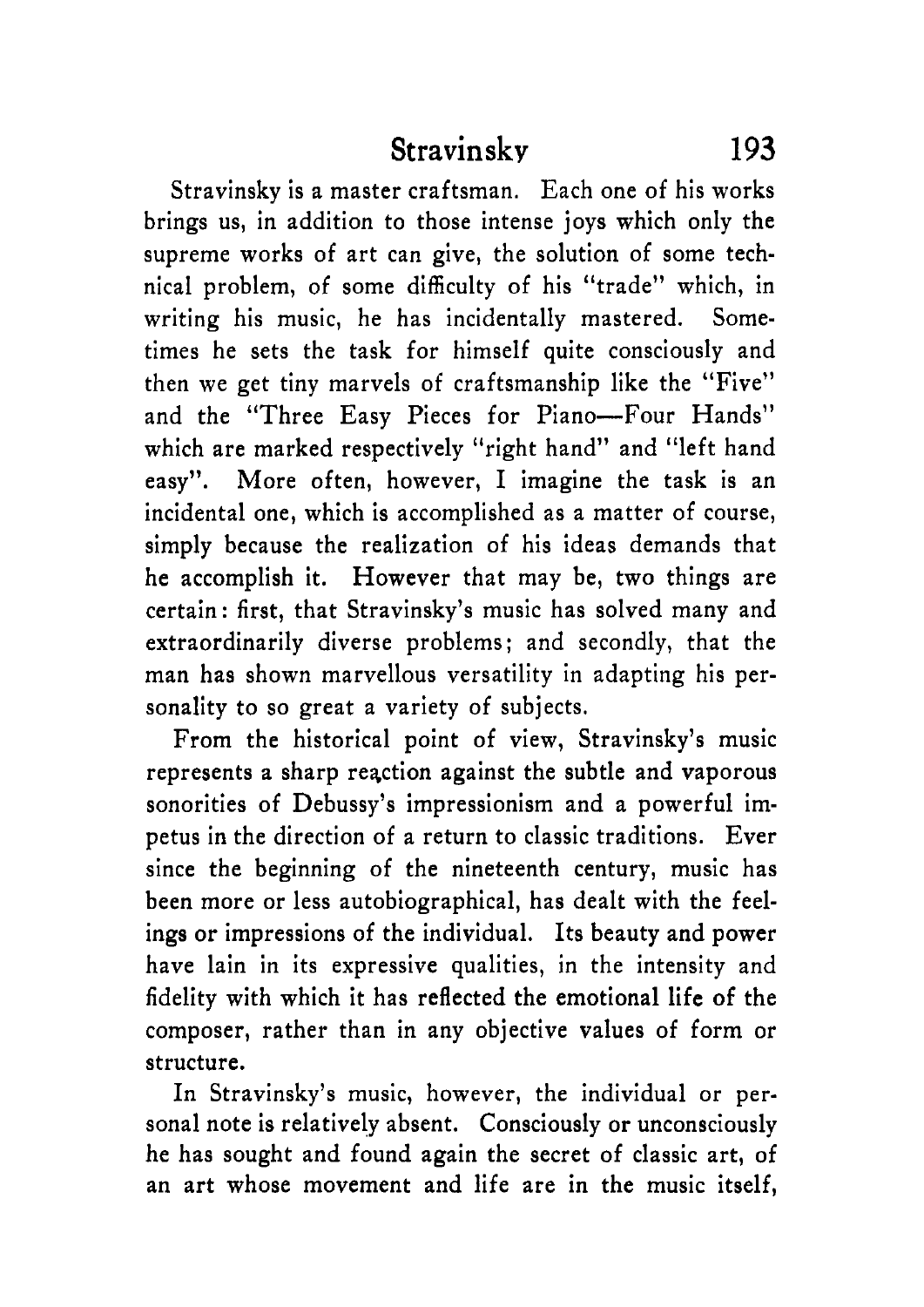not in any qualities of "expression". Even when he is expressive, Stravinsky remains quite impersonal.<sup>1</sup>

Here he was aided partly, perhaps, by his Russian heredity; for, if one stops to think of Russian opera, for instance, one realizes that the most successful episodes, even in so great a masterpiece as Boris Godounow, are rarely personal in character. The greatest scenes usually represent some large, general, collective emotion and excel rather in the more or less objective beauties of the gorgeous and the spectacular. In this respect, "Petrouchka" and "The Sacred Rites of Spring", for example, are thoroughly Russian as well as classic. They deal with the feelings of the group; they speak for the crowd, not for the individual.

For those who happen to know only the *Sacre,* it may seem strange indeed to speak of Stravinsky as a classicist, for the primitivism of *Sucre* or, if you prefer, its naturalism, is certainly not a "classical" tendency. But in this connection, one must remember the circumstances under which the work was written, and must place it in its proper historical setting, namely, against the background of impressionistic and romantic art. **As** M. de Schloezer has said: "It was necessary to return to nature and to forget man, or, at least, to reduce him to nothing more than an element of primitive nature, to treat him as a rock or a plant. The rudeness of *Sacre*, its disdain for everything which charms or pleases, its stinging brutalities-all that was necessary, for it was a question of killing sentiment, of destroying all subjective emotion and of making things act directly and by themselves". Furthermore, "The Sacred

*<sup>&#</sup>x27;Gencrally* **speaking. Naturally one can find exceptions to this, as to any other classification. There are "personal" moments in Stravinsky's music just as there are "impersonal" moments in the music** of **the nine-teenth century. But, as a large generalisation, the opposition which we have established between the romantic era and the music of Stravinsky is real and easily discernible.**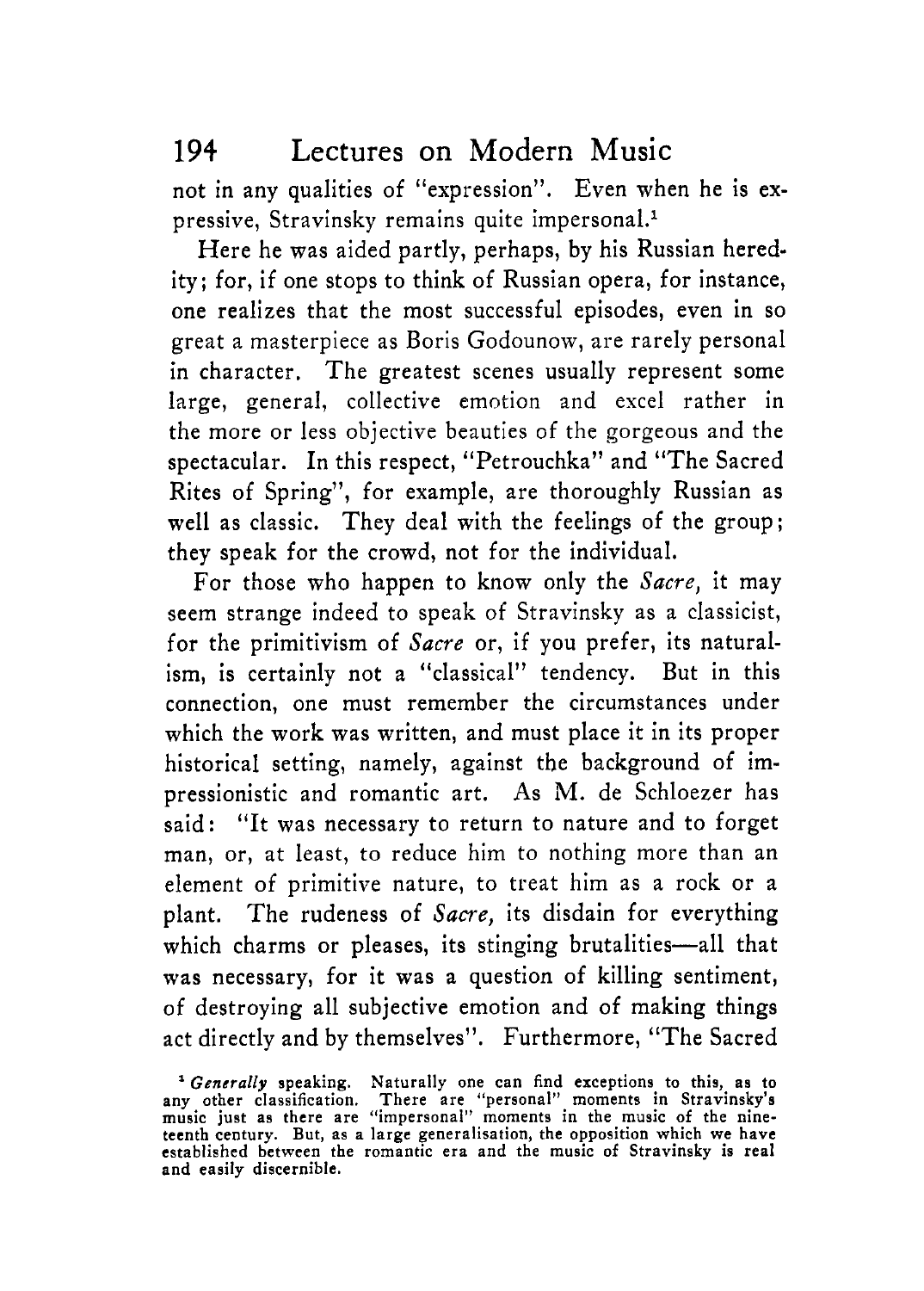Rites of Spring", is Stravinsky's only excursion into the realm of naturalistic art and occupies, for that reason, a place apart from the rest of his works.

If, as in "The Wedding", Stravinsky again approaches the world of primitive peoples, it is to raise them higher in the scale of human values, to give their humble lives new and transcendent dignity. Here, in "Noces", simple, peasant folk become figures of truly epic grandeur. "The Bride", "The Groom", "The Father", "The Mother" are not obscure individuals but representative types, who speak, in accents as noble as they are touching and profound, for all men and all times. Only to the very great has it been permitted, in the past, to achieve such heights of universal beauty. That Stravinsky should have done so is no small tribute to the greatness of his genius and a certain indication of the classic and enduring qualities of his art.

NADIA BOULANGER.